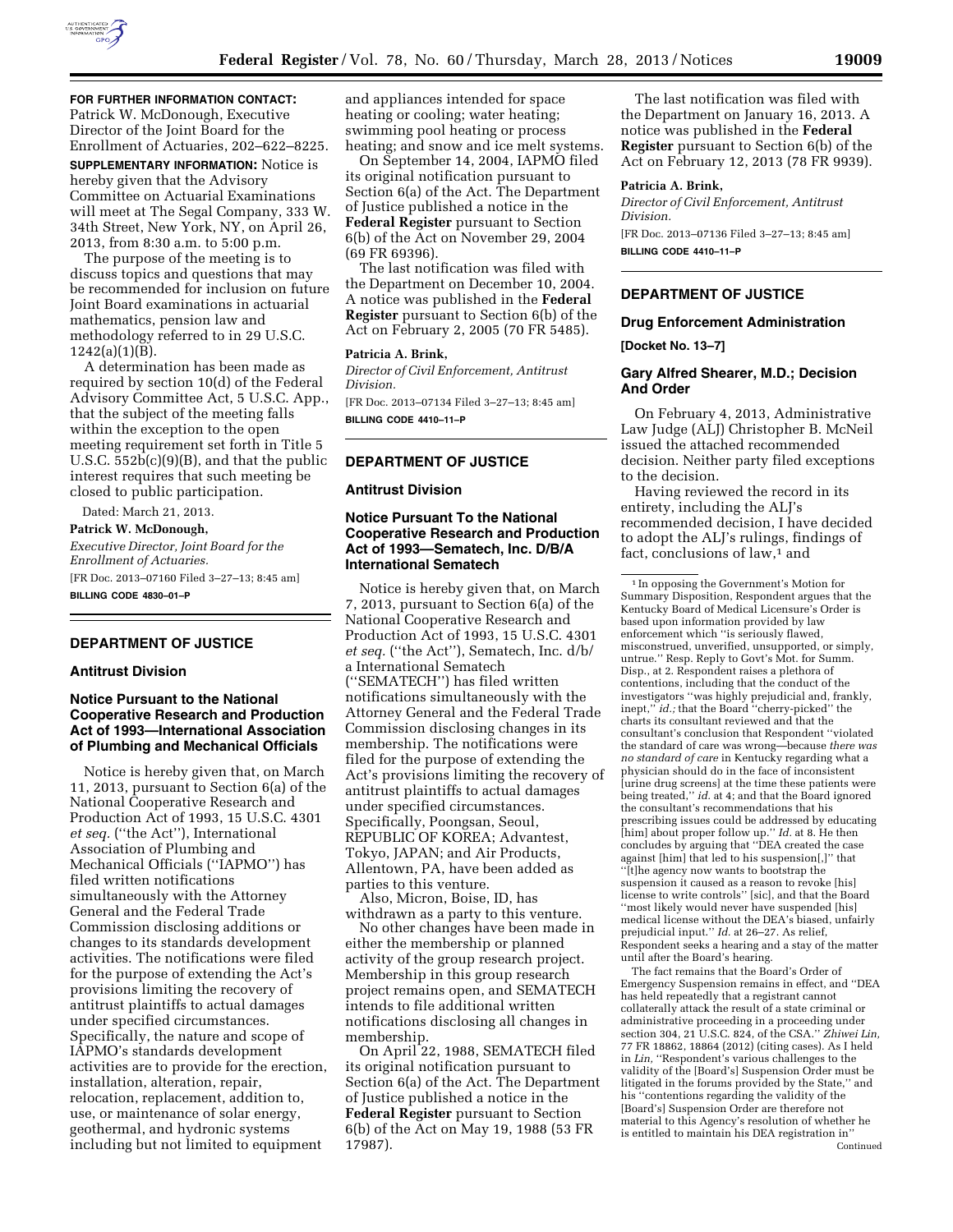## recommended Order.2

## **Order**

Pursuant to the authority vested in me by 21 U.S.C. 823(f) and 824(a), as well as 28 CFR 0.100(b), I order that DEA Certificate of Registration AS6213172, issued to Gary Alfred Shearer, M.D., be, and it hereby is, revoked. I further order that any pending application of Gary Alfred Shearer, M.D., to renew or modify his registration, be, and it hereby is, denied. This Order is effective immediately.3

Dated: March 21, 2013.

**Michele M. Leonhart,** 

*Administrator.* 

*Anthony Yim, Esq.,* for the Government *Robert T. Core, Esq.,* for the Respondent

## **Recommended Ruling, Findings of Fact, Conclusions of Law, and Decision of the Administrative Law Judge**

## *Procedural History*

Christopher B. McNeil, Administrative Law Judge. On November 28, 2012, the Deputy Administrator of the Drug Enforcement Administration, Office of Diversion Control, filed an Order to Show Cause proposing to revoke the DEA Certificate of Registration, Number AS6213172, issued to Gary Alfred Shearer, M.D. (''Respondent''), pursuant to 21 U.S.C. 824(a)(3),(4) and 21 U.S.C. 823(f). As grounds for revocation, the Government alleges that Respondent is ''without authority to handle controlled substances in the State of Kentucky.'' 1

On December 26, 2012, Respondent, through counsel, filed a timely request for hearing. Respondent does not dispute that his state license was suspended by the Kentucky Board of Medical Licensure. He argues, however, that the suspension was imposed ''without any due process hearing'' and

2While the ALJ ''order[ed] that this case be forwarded to the Deputy Assistant Administrator for final disposition,'' Order Granting Govt's Motion for Summ. Disp., at 9; under Department of Justice regulations, that official has not been delegated the authority to issue ''final orders in connection with [the] suspension, denial or revocation of [a] registration.'' 28 CFR 0.104, Appendix to Subpart R of Part 0, § 7.

3Based on the findings set forth by the Kentucky Board of Medical Licensure in the Emergency Order of Suspension, I conclude that the public interest necessitates that this Order be effective immediately. *See* 21 CFR 1316.67.

''is temporary in nature and is not permanent."<sup>2</sup>

On January 2, 2013, the Government was ordered to provide evidence to support the allegation that Respondent lacks state authority to handle controlled substances. Its Motion for Summary Disposition was received on January 8, 2013, with proof of service upon the Respondent. Accompanying the Motion was an affidavit by Stephanie Burkhart, dated January 3, 2013, and a photocopy of a document entitled ''Emergency Order of Suspension,'' appearing to be filed on September 24, 2012, with the Commonwealth of Kentucky Board of Medical Licensure. This Order states that the Board suspended the medical license it issued to the Respondent, Gary A. Shearer, M.D., effective upon the Respondent's receipt of the Order.

In my Order dated January 2, 2013, I provided to Respondent the opportunity to respond to the Government's Motion for Summary Disposition. I received that response on January 22, 2013. In his Reply to the Government's Motion for Summary Disposition, Respondent, through counsel, requests that I overrule the Government's motion, that a hearing be held prior to the disposition of this administrative charge, that these proceedings be held in abeyance until at least May 7, 2013, at which time Respondent anticipates presenting evidence to the Kentucky Medical Board, and that he be given an opportunity ''to prove that he has violated no law and adhered to the standards of care of his profession.'' 3

Accompanying the Respondent's Reply was a compact disk, the contents of which were described within the Reply. Summarized, the contents include records that Respondent avers are relevant to his assertion that he has violated no law and has adhered to the standards of care of his profession. I have not read all of the pages contained on the disk. I have, however, examined portions of the 7,000 or so pages contained therein. Coupled with the factual and legal premises Respondent's counsel presented in his Reply, I believe I have a sufficient understanding of the contents of the disk to proceed. (For reasons set forth below, the disk has not been admitted as an exhibit, nor are its contents evidence in this proceeding. The disk remains in the record strictly as a proffer.)

Contained on the disk are medical records reflecting treatment provided by Respondent and other medical

professionals. The records provide information about the treatment of patients whose circumstances were examined by the Kentucky Medical Board. In his Reply brief, Respondent states that the Motion for Summary Disposition now before me is based on the judgment of the Kentucky Medical Board, but that the Board's judgment was not predicated on evidence gathered during a Board hearing, and that in fact Respondent has not yet been permitted to present evidence to that Board. He stated he expects to make such a presentation during a due process hearing currently scheduled to take place before the Kentucky Medical Board on May 7, 8, and 9, 2013.4

#### *Issue*

The substantial issue raised by Respondent concerns this set of circumstances. Respondent correctly contends that the Government's Motion for Summary Disposition is based on the determination by the Kentucky Medical Board that his license to practice medicine in the Commonwealth should be suspended. He states that he currently is not practicing medicine and is not prescribing any controlled substances. He states that because of the temporary suspension of his license, his medical practice is now idled.5

Beyond his contention that the Medical Board's action has been taken without the opportunity to present evidence or respond to the same, Respondent makes a pointed claim regarding the role of the United States Department of Justice and the Drug Enforcement Administration. Respondent contends that the Medical Board's action is predicated wholly on action by investigators of the Drug Enforcement Administration, averring that ''the suspension was imposed by the Board because of information furnished to it by Diversion and Task Force Investigators of the DEA.'' 6 He then asserts that DEA Diversion personnel ''approached the [Medical Board] and loaded the [B]oard up with misinformation [].'' 7 He contends that ''much of the alleged information the DEA Diversion Investigators provided the [Medical Board] is seriously flawed, misconstrued, unverified, unsupported, or, simply, untrue.'' 8 According to Respondent, the evidence presented to the Medical Board ''was highly prejudicial and, frankly, inept.'' 9 The

8 *Id.* 

Kentucky. *Id.* As explained by the ALJ, because Respondent no longer meets the CSA's threshold requirement for holding a practitioner's registration, *see* U.S.C. 802(21) and 823(f), he is not entitled to maintain his registration and I decline his request to stay the matter until the State concludes its proceeding.

<sup>1</sup>Order to Show Cause Nov. 28, 2012 at 1.

<sup>2</sup>Request for Hearing Dec. 26, 2012 at 1. 3Reply to the Government's Motion for Summary Disposition Jan. 22, 2013 at 1.

<sup>4</sup> *Id.*  5 *Id.* at 1–2.

<sup>6</sup> *Id.* at 2.

<sup>7</sup> *Id.* 

<sup>9</sup> *Id.*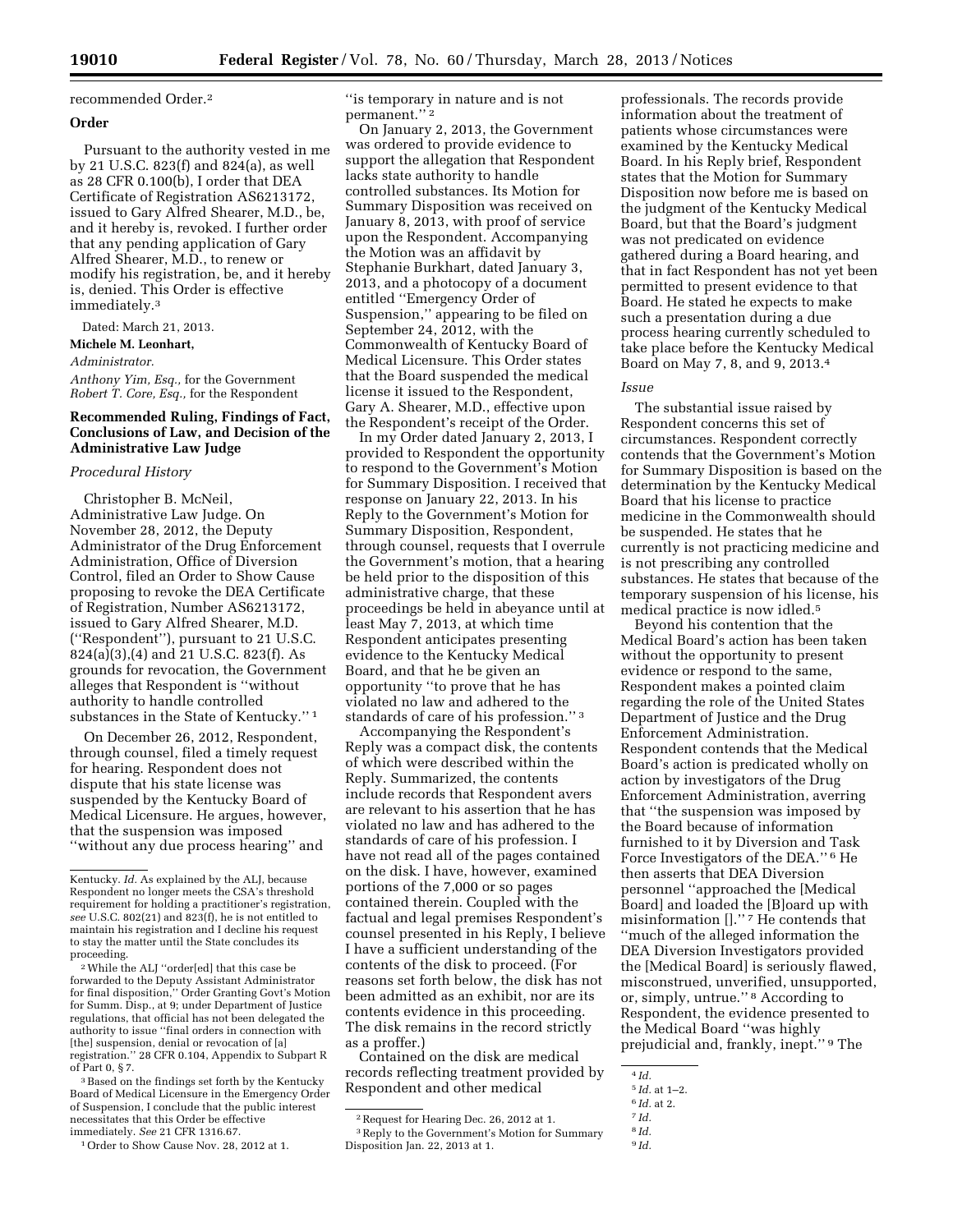sum and substance of this feature of Respondent's Reply is that the Diversion investigators ''ought not be permitted to engineer a state licensure suspension, then bootstrap that questionable conduct into a DEA summary revocation.'' 10

#### *The Respondent's Contentions*

There are thus two legal bases upon which Respondent relies in his argument against summary disposition. First, he challenges the propriety of the Kentucky Medical Board's decision to summarily suspend his medical license without first giving him the opportunity to confront evidence against him and introduce evidence in support of his own cause. Second, he challenges the propriety (and the fairness) of conditions that permit the DEA to force the revocation of his DEA Certificate without ever having the opportunity to present evidence in his own behalf and without the chance to challenge evidence that has been presented against him.

Missing from the otherwise thorough iteration of his premises is any reference to authority, legal or otherwise, that would permit me to enter into the weighing of the evidence Respondent has presented in this Reply. The scope and focus of the proceedings now before me are relatively concrete and highly circumscribed. They also are accurately set forth by the Government in its Motion for Summary Disposition, an analysis I am endorsing here.

## *Scope of Authority*

The case before me is presented under a grant of authority to either suspend or revoke a registration ''upon a finding'' that a registrant ''has had his State license or registration suspended, revoked, or denied by competent State authority and is no longer authorized by State law to engage in the \* \* \* dispensing of controlled substances.'' 11 My authority in this case arises because the DEA has jurisdiction over, and can register, ''practitioners.'' Federal statutory authority describes a ''practitioner'' as ''a physician \* \* \* or other person licensed, registered, or otherwise permitted, by the United States or the jurisdiction in which he practices \* \* \* to distribute, dispense,  $* *$  [or] administer \* \* \* a controlled substance in the course of professional practice \* \* \*.'' 12 In addition, Congress provided that the Attorney General, through the DEA's Administrator, ''shall register

practitioners \* \* \* if the applicant is authorized to dispense \* \* \* controlled substances under the laws of the State in which he practices.'' 13 These two provisions are internally consistent and are unambiguous. They also support the core premise set forth in the Government's Motion: that upon suspension or revocation of his medical license in Kentucky, Respondent no longer meets the statutory definition of a ''practitioner,'' which is a mandatory condition to continuing as a Registrant.14 This construction of statutory authority has been endorsed and applied by the Administration and by courts on appeal.15

#### *Facts*

Given this body of law, the material fact here, indeed the sole fact of consequence, is whether the Kentucky Medical Board has suspended Respondent's medical license. Where, as here, no material fact is in dispute, there is no need for an evidentiary hearing and summary disposition is appropriate.16 The sole question of fact before me can be addressed, and has been addressed, by stipulation. Our record includes a declaration under penalty of perjury 17 by Stephanie Burkhart.18 Ms. Burkhart is the Lead Diversion Investigator associated with this case. In her declaration, Ms. Burkhart avers that the Kentucky Medical Board suspended Respondent's medical license on September 24, 2012.19 She further states that this license is currently suspended, and that Respondent is not authorized to prescribe or dispense controlled substances in the Commonwealth.20 (Although I note that, while the Government attributes Board action to that of the Florida Department of Health,<sup>21</sup> its citation to Appendix B establishes that such action was by the Board in Kentucky, not Florida.)

Also accompanying the Government's Motion is a photocopy of the Commonwealth's Emergency Order of Suspension issued by Board of Medical Licensure.22 This document appears to confirm the factual contentions

16*See Michael G. Dolin, M.D.,* 65 FR 5661 (2000); *see also Philip E. Kirk, M.D.,* 48 FR 32887 (1983), *aff'd sub nom. Kirk* v. *Mullen,* 749 F.2d 297 (6th Cir. 1984).

18 Government's Motion for Summary Disposition Jan. 8, 2013 at Appendix A.

presented in D.I. Burkhart's Declaration, in that it declares it to be an Emergency Order and orders the suspension of Respondent's medical license, effective "upon receipt by the licensee." <sup>23</sup> There is a certificate of service accompanying the Board's Order, indicating that a copy was sent by certified mail on September 24, 2012.

In order to establish the factual predicate necessary to determine this issue, I issued a procedural order dated January 23, 2013, directing the Respondent to indicate whether the following four facts are in dispute:

1. Respondent is registered with the Drug Enforcement Administration as a practitioner in Schedules II through V pursuant to DEA registration AS6213172, with a registered location of 7210 Turfway Road, Suite B, Florence, Kentucky 41042. This registration expires by its terms on February 28, 2015.

2. On September 24, 2012, the Kentucky Board of Medical Licensure, in case number 1433, issued an Emergency Order of Suspension, suspending the Respondent's license to practice medicine and prescribe controlled substances in Kentucky.

3. The Order of Suspension described above is admitted as ALJ Exhibit 1.

4. The Order of Suspension is currently in effect, and has been in effect continuously since the date Dr. Shearer received a copy of that Order.

On January 31, 2013, I received Respondent's Response to this procedural order, in which he stipulated to these four statements as being true. Also noted in the procedural order was the fact that the record did not establish when the Kentucky Board's Emergency Order of Suspension was received by Respondent. The evidence otherwise establishes that, indeed, Respondent has received the Board's Order, and receipt is deemed to have been effective as of September 28, 2012.

#### *Analysis*

In determining whether to grant the Government's motion for summary disposition, I am required to apply the principle of law that holds such a motion may be granted in an administrative proceeding if no material question of fact exists:

It is settled law that when no fact question is involved or the facts are agreed, a plenary, adversary administrative proceeding involving evidence, cross-examination of witnesses, etc., is not obligatory—even though a pertinent statute prescribes a hearing. In such situations, the rationale is that Congress does not intend administrative agencies to perform meaningless tasks (citations omitted).24

<sup>10</sup> *Id.* 

<sup>11</sup> 21 U.S.C. 824(a)(3).

<sup>12</sup> 21 U.S.C. 802(21).

<sup>13</sup> 21 U.S.C. 823(f).

<sup>14</sup> Government's Motion for Summary Disposition Jan. 8, 2013 at 4.

<sup>15</sup>*See Id.* 

<sup>17</sup>*See* 28 U.S.C. 1746.

<sup>19</sup> *Id.* at 1.

<sup>20</sup> *Id.* 

<sup>21</sup> *Id.* at 2.

<sup>22</sup> *Id.* at Appendix B.

<sup>23</sup> *Id.* at 13–14.

<sup>24</sup>*NLRB v. International Assoc. of Bridge,* 549 F.2d 634, 638 (9th Cir. 1977) (quoting *United States*  Continued